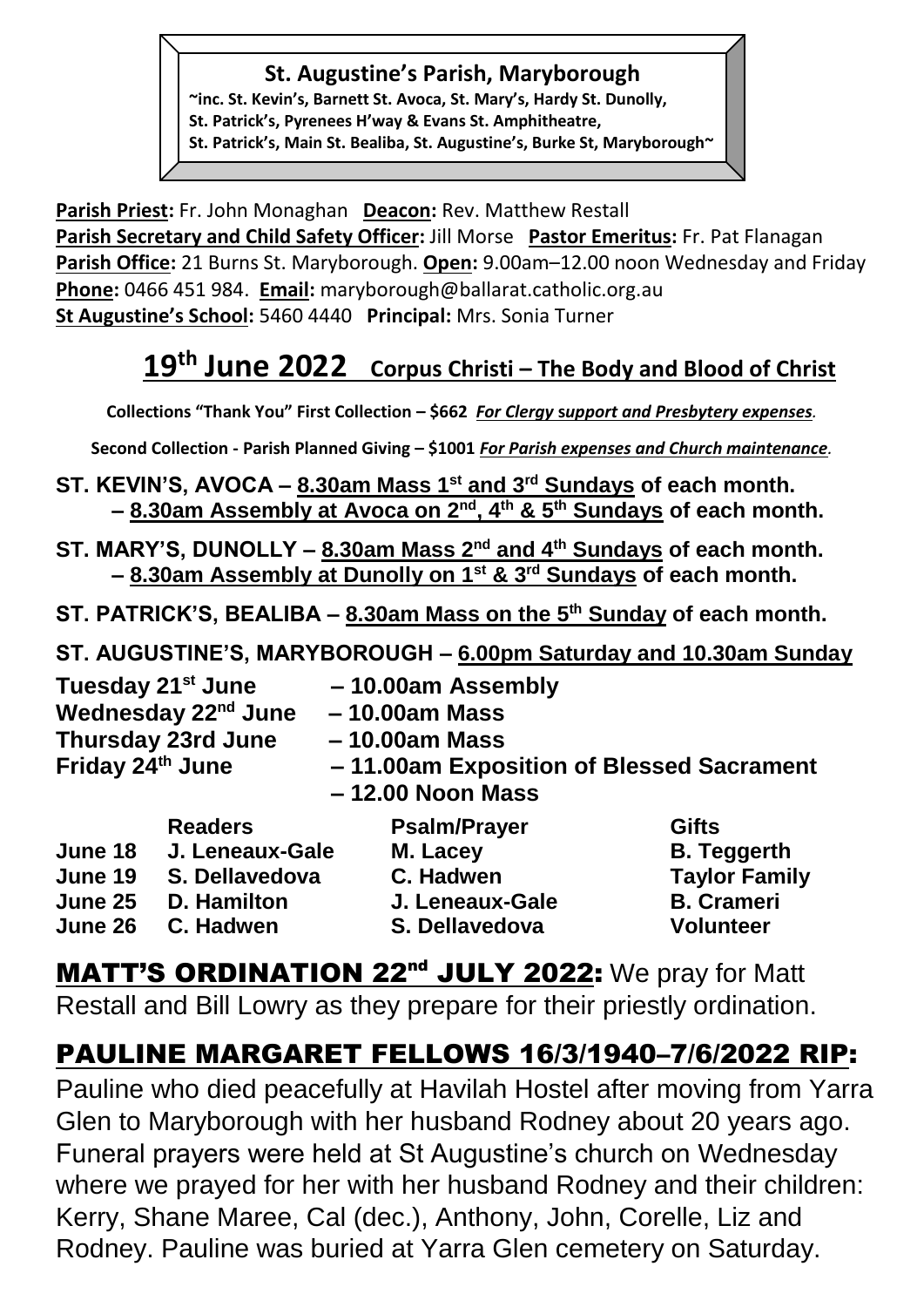### MARGARET FLORENCE McMILLAN 7/11/1931–9/6/2022 RIP:

Margaret died peacefully at Glendale Aged Care, Werribee. Loved mother of Billy, Maree (dec.), Bernard, Terry, Tony and Paul. After funeral prayers for Margaret at Wagstaff Chapel on Thursday, her body was laid to rest with her late husband, Frank, at Maryborough cemetery.

### AUSTRALIAN CATHOLICS WINTER EDITION:

Please pick up and take home your free copy that (appropriately for this time after Pentecost) focusses on the Gifts of the Holy Spirit.

VINNIE'S WINTER APPEAL: We can support Vinnie's 2022 Winter Appeal to provide emergency accommodation, financial support, as well as material assistance for those in need: <https://donate.vinnies.org.au/appeals-vic/winter-appeal-vic>

#### **Remembering those who have died:**

**We pray for Penny Dawe, Pauline Fellows and Margaret McMillan who died recently and those whose anniversaries are at this time: Coral Bell, Catherine Taylor, Frank Moschette, Neil Harrison, Graeme Thompson, Derek Anscow, Dante Rossi, Raymond O'Keefe, Noel Dawson, Win Greenwood, Martin Egan, James McKinley, Maria McKinley, Nan O'Connor, Ewhen Ivanecky, Ron Dean, Sharon Avers, Betty James. Ryan Golding, Margaret Hoppner, Monica Rafferty, John Chapman, John Corcoran, Bruce Muir and Mavis Watson.**

### POPE'S ANNUAL APPEAL ON 25/26 JUNE:

Bishop Paul asks us to take up our Annual Collection to support Pope Francis and his pastoral care for people throughout the world.

## PLANNED GIVING ENVELOPES FOR 2022/2023:

Please collect your envelopes for the new financial year and also pick up and drop in to them those of people who live near you. If not already in our Planned Giving Program, we're invited to join:

**NEW PARISHIONERS or CHANGED ADDRESS or CHANGED CONTACT DETAILS Please place on collection plate or drop in / post / email to our 21 Burns St. Parish Office.**

**-----------------------------------------------------------------------------------------------------------------…………………………………………………………………………**

**NAME………………………………………………………………………………………………… ADDRESS…………………………………………………………………………………………… PHONE ………………………… EMAIL ……………………………………………………. I** wish to join the Planned Giving Program. No **Please Circle No** (Please circle)